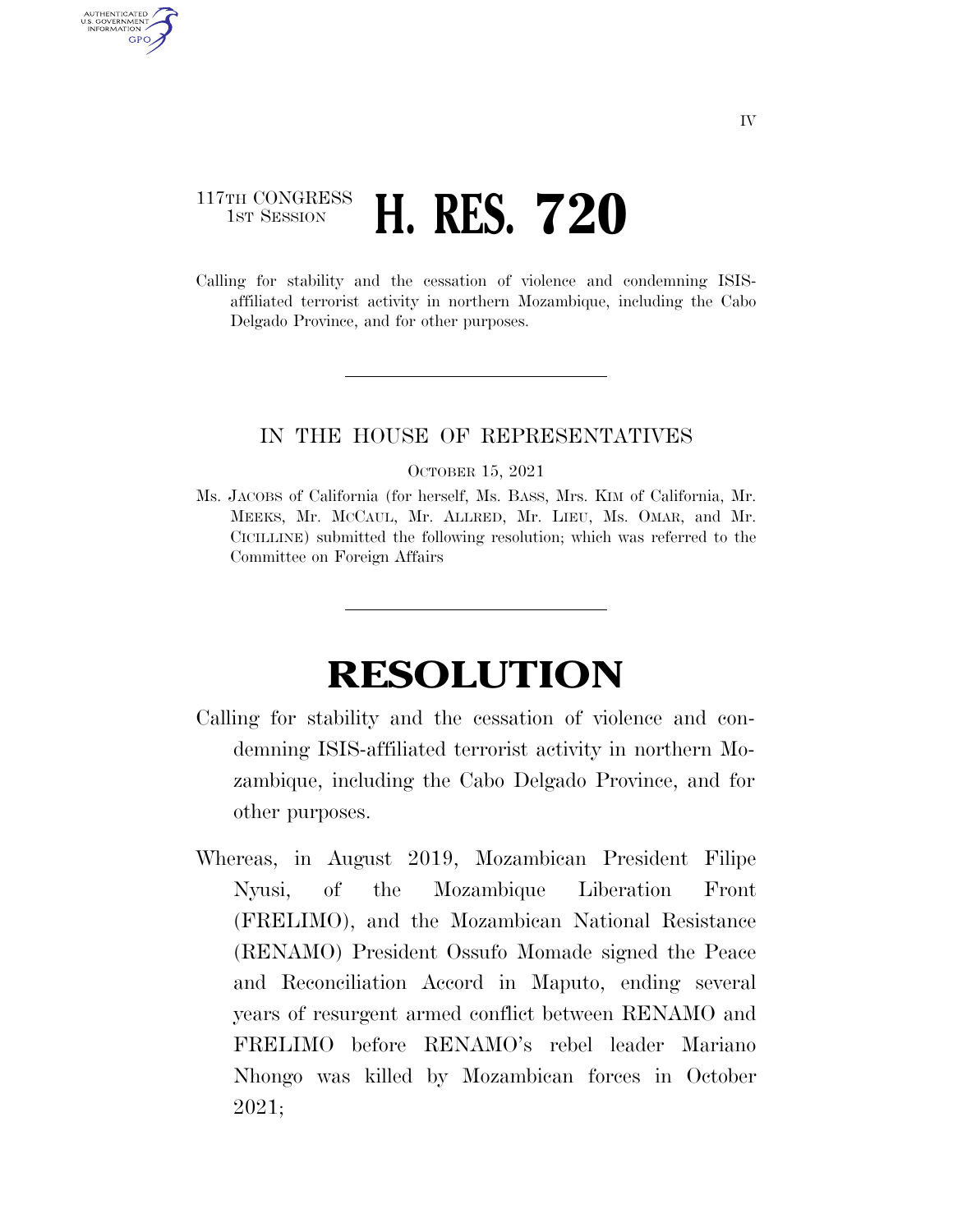- Whereas, in October 2017, violent extremists locally known as al-Shabab or Ahlu al-Sunnah wal-Jamaah targeted civilians in the Cabo Delgado Province and eventually took up arms against the Mozambican state, launching an armed insurgency that has had dire consequences for human rights, security, and socioeconomic welfare in the Cabo Delgado Province;
- Whereas, since 2017, Ahlu al-Sunnah wal-Jamaah has killed thousands of civilians and brutalized communities in Cabo Delgado Province, including through mass beheadings of men and boys, abductions, including of children who are forced to take up arms, and attacks against transportation, supply convoys, government facilities, and other buildings, such as homes, schools, and hospitals;
- Whereas, in 2018, the Cabo Delgado-based violent extremist group reportedly pledged allegiance to the Islamic State in Iraq and Syria (ISIS) and was acknowledged by ISIS as an affiliate in August 2019;
- Whereas, on March 10, 2021, the Department of State designated Ahlu al-Sunnah wal-Jamaah, also known as ISIS-Mozambique, as a Foreign Terrorist Organization under the Immigration and Nationality Act, and as Specially Designated Global Terrorists under Executive Order 13224, and identified Tanzanian national Abu Yasir Hassan as the leader of the organization;
- Whereas, in late March 2021, ISIS-Mozambique launched a complex attack against the northern Mozambican town of Palma over several days, overwhelming Mozambican forces, killing and abducting dozens of people, and destroying infrastructure, leading TotalEnergies to declare force majeure in relation to its partially United States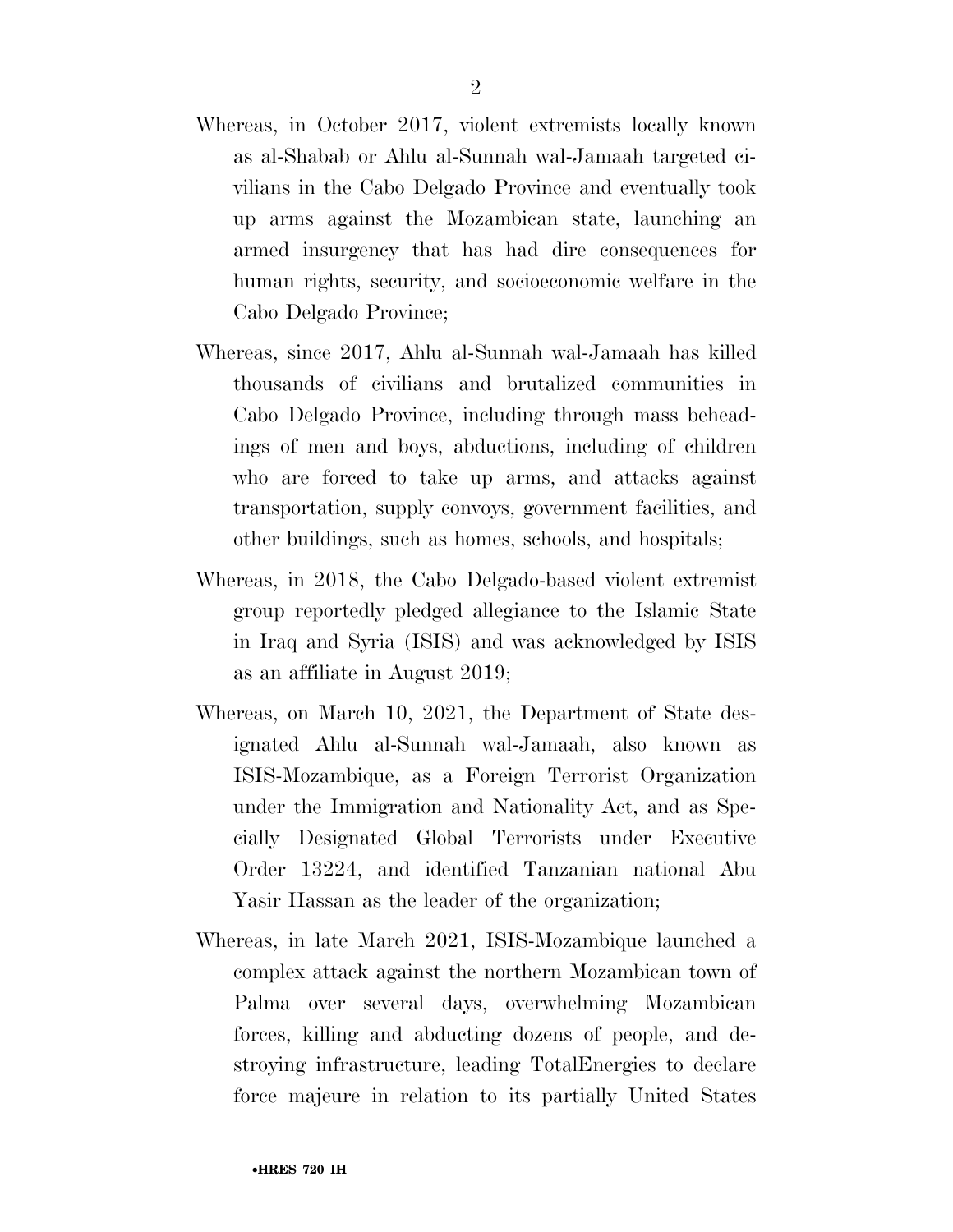Government-financed \$20,000,000 liquified natural gas project near Palma;

- Whereas, in May 2021, the United States Holocaust Memorial Museum reported a high risk of new mass killings in Mozambique as part of the Early Warning Project risk assessment for 2020–2021;
- Whereas the United States Government announced in March 2021 its segment training of the Mozambican armed forces to help build their counterterrorism capacities, and the European Union announced in July 2021 that it would establish a military training mission in Mozambique;
- Whereas, on June 23, 2021, the Southern African Development Community (SADC) heads of state issued a communique approving the deployment of the SADC Standby Force Mission to combat ''acts of terrorism and violent extremism in Cabo Delgado'';
- Whereas, on July 10, 2021, Mozambican President Filipe Nyusi confirmed that 1,000 Rwandan forces had begun deploying to the Cabo Delgado Province and that a SADC standby force would follow, and on August 8, 2021, Rwandan forces announced they had retaken a strategic provincial port from ISIS-Mozambique;
- Whereas grievances fueling terrorist recruitment reportedly include allegations of state corruption and exploitation, including by security forces, and historical socioeconomic and political marginalization of the Cabo Delgado Province and other northern regions, which has constrained development and brought about high rates of poverty, youth unemployment, and socioeconomic inequality;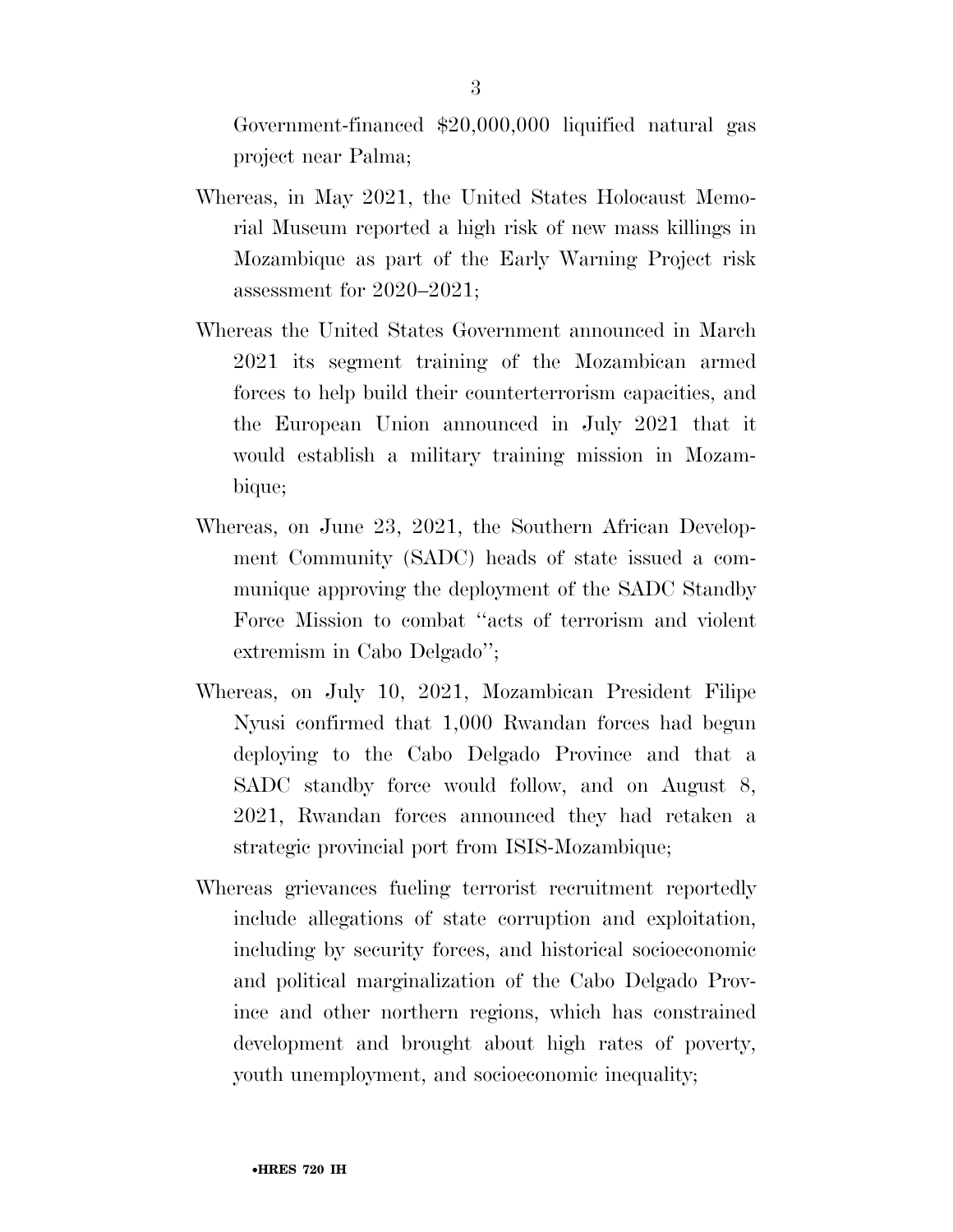- Whereas international development of northern Mozambique's natural resources has the potential to yield economic benefit to the Cabo Delgado Province's local populations through job creation, increased private investment, and expanded development initiatives, yet in some cases resource development has reportedly displaced local communities and some have been inadequately compensated for lost land, homes, and disrupted livelihoods;
- Whereas international human rights monitors have reported human rights violations perpetrated by Mozambican security forces during counterterrorism operations in the Cabo Delgado Province, including arbitrary arrests, abductions, torture of detainees, excessive force against unarmed civilians, intimidation, and extrajudicial killings;
- Whereas, as of June 2021, ISIS-Mozambique's attacks and resulting clashes with government forces throughout the Cabo Delgado Province have killed over 3,000 people and displaced nearly 800,000, left 1,300,000 people in need of humanitarian assistance, including approximately 900,000, primarily women and children, in emergencylevels of food insecurity, and in July 2021, the World Food Program warned that insufficient funding could lead to famine in the region;
- Whereas the United States, through the United States Agency for International Development, is the single largest donor of humanitarian assistance in Mozambique; and
- Whereas, in April 2021, the World Bank approved a \$100,000,000 grant to Mozambique's Agency for Integrated Development of the North for the ''restoration of livelihoods and economic opportunities, building of social cohesion, and improving access to basic services as well as the rehabilitation of selected public infrastructure in-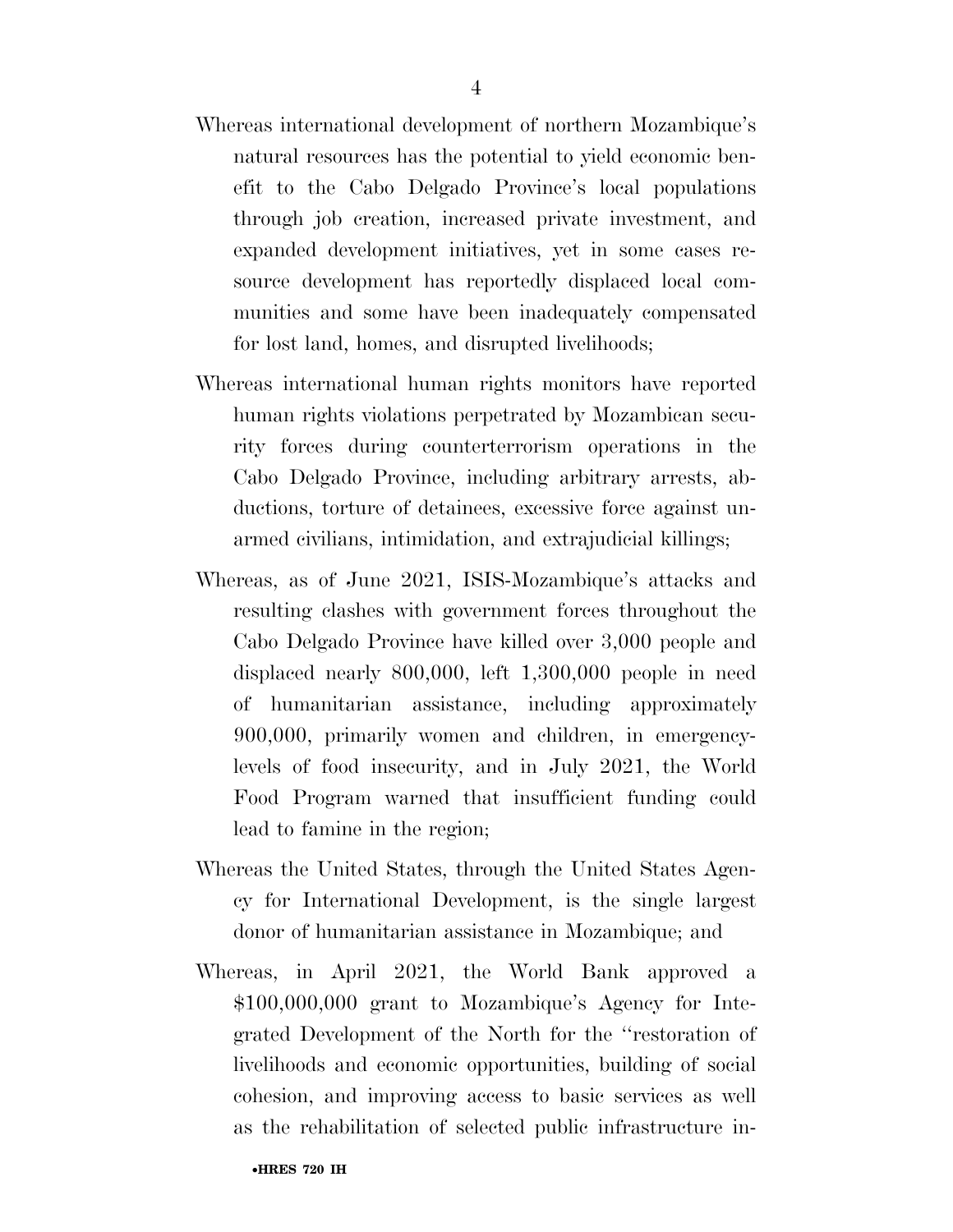tended to benefit internally displaced persons (IDPs) and host communities in targeted areas of Northern Mozambique'', and has determined Mozambique is eligible for its Prevention and Resilience Allocation, granting potential access of up to \$700,000,000 in additional assistance for similar projects: Now, therefore, be it

|  | <i>Resolved</i> , That the House of Representatives— |  |  |  |
|--|------------------------------------------------------|--|--|--|
|  | $(1)$ condemns the violence, targeting of civil-     |  |  |  |

 ians, and terrorist attacks carried out by ISIS-Mo-zambique in the Cabo Delgado Province;

(2) urges the Mozambican Government to—

 (A) continue to work with international partners to restore security in the Cabo Delgado Province and counter violent extre- mism and terrorism in a manner that prioritizes the protection of civilians and their human rights;

 (B) take steps to protect children from ab- duction, forced conscription, and other forms of exploitation;

 (C) ensure humanitarian workers have ac- cess to vulnerable populations in the Cabo Delgado Province, including by reducing bu- reaucratic constraints on travel documents, hu-manitarian aid, and related equipment;

 (D) hold to account any government offi-cial who sought to disrupt the equitable provi-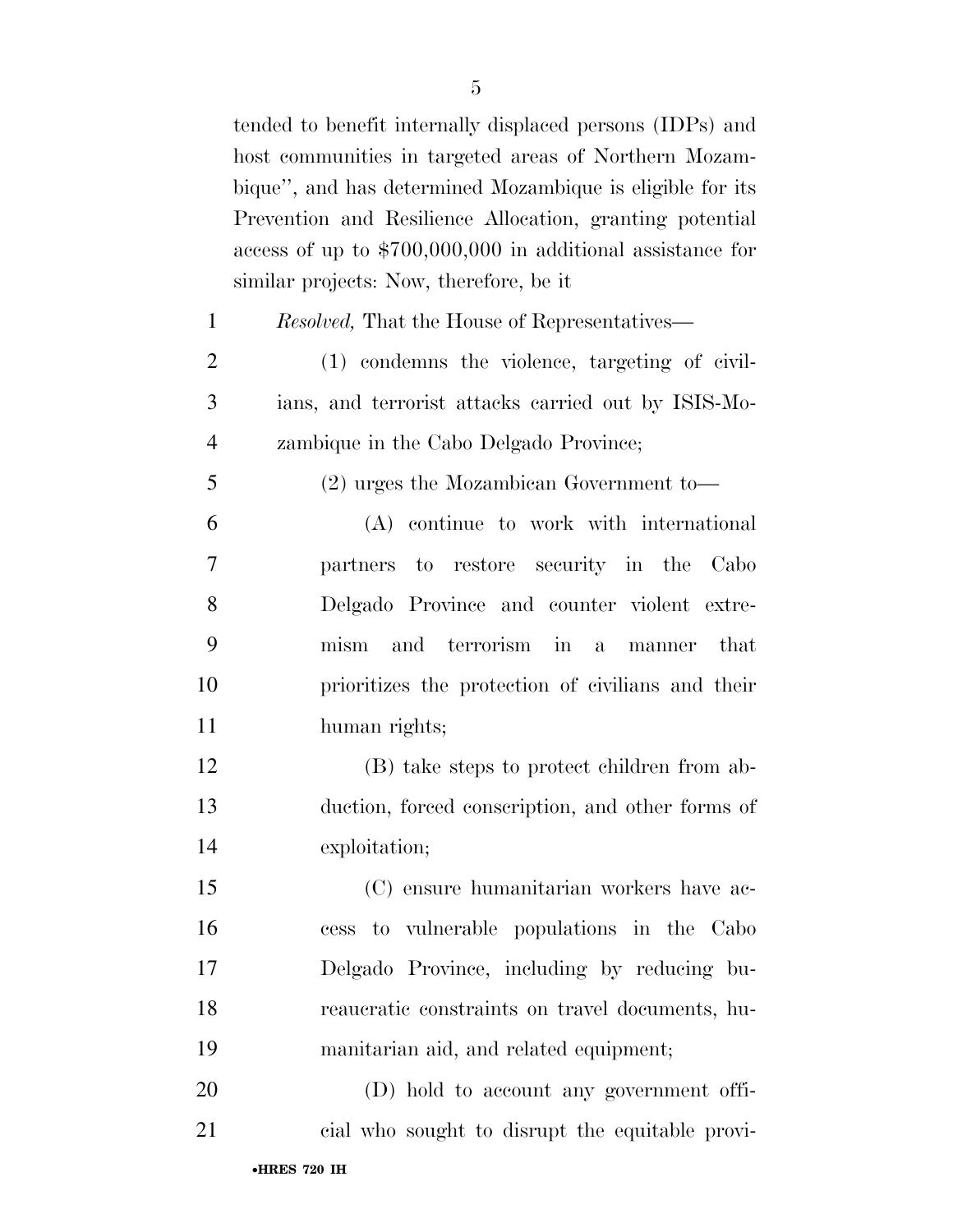| $\mathbf{1}$   | sion of humanitarian assistance, or who di-            |
|----------------|--------------------------------------------------------|
| $\overline{2}$ | verted such assistance, profited from its dis-         |
| 3              | tribution, or otherwise engage in exploitative or      |
| 4              | corrupt acts relating to the acquisition or provi-     |
| 5              | sion of humanitarian aid;                              |
| 6              | (E) work with the international community              |
| 7              | to document, investigate, and prosecute human          |
| 8              | rights abuses and other crimes committed by            |
| 9              | state security forces, militias, terrorists, and       |
| 10             | other armed actors, and to build government            |
| 11             | capacities to accomplish such outcomes; and            |
| 12             | (F) develop comprehensive national strate-             |
| 13             | gies and implementation plans to address un-           |
| 14             | derlying social, political, and economic griev-        |
| 15             | ances of local populations in the Cabo Delgado         |
| 16             | Province and neighboring provinces;                    |
| 17             | (3) calls on Mozambican community leaders              |
| 18             | and civil society members in the Cabo Delgado Prov-    |
| 19             | ince to strengthen local resiliencies and prevent tar- |
| 20             | geting and other forms of intercommunal violence       |
| 21             | and conflict;                                          |
| 22             | (4) calls on the United States Government and          |
| 23             | other donor governments to appropriately coordinate    |
| 24             | diplomatic, defense, and development resources and     |
| 25             | continue to expand, where possible, efforts to provide |